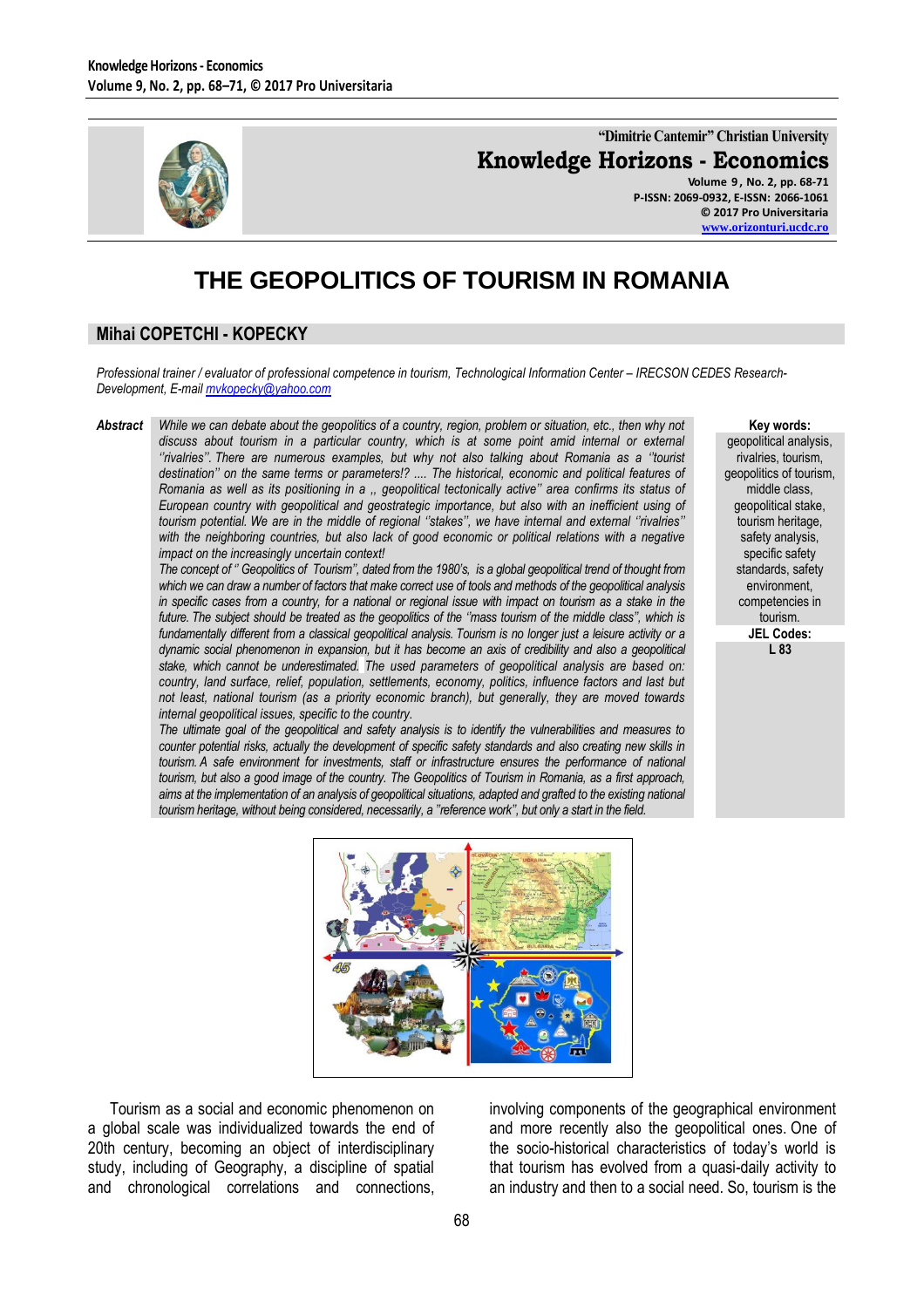first among global economic activities: over 10% of the planet's income and more than 200 million employees, more than 1.2 billion tourists in 2016 and with certain perspectives of dynamic development, Europe being the most wanted destination worldwide.

*Geopolitics* had a progress which largely has been determined by the development of knowledge in social and human disciplines as well as by the philosophical and political views that dominated at some point the scientific, academic, political, diplomatic world, the public opinion and exceptionally, since the beginning of the 21st century, affecting the tourism industry, leading thus *the links between tourism and geopolitics*.

Tourism, as a veritable precursor of globalization, is listed among the most important economic and social phenomena of the 21st century, and is marked by geopolitical influences.

*Globalization*, the increase of international migration flows (mobility), including the tourist one, has also developed a new type of capitalism. If we can discuss about the geopolitics of a country, region, problem or situation, why not also discussing about the tourism in a particular country, region or why not, on the same terms or parameters, about Romania!?

For over 25 years, geopolitics has prevailed in Western Europe and especially in France, which has not only tradition and a famous school but also ways and means to make it known, enabling access to everybody, regardless of geographical place of residence, nation, age, religion or other reasons, to participate in this new and trendy way of *global and geopolitical* thinking.

The initiative of Yves Lacoste from the 1980s was to create a flow of global geopolitical thinking, which uses the proper tools and methods of the geopolitical analysis, in specific cases, in a country or for a national, regional or local problem. So, the thorough knowledge of the issues allows the effective intervention upon the factors that have created ''*rivalries on a territory or a particular problem*'', contributing to conflict resolution and elimination of any risk or vulnerabilities. Now, in the 21st century, the academic traditional geopolitics has become an *applied geopolitics* that relies mainly on geographical reasons, following different levels of analysis, but taking into consideration the conflicting representations upon a territory and its protagonists. Most of geopolitical analysis parameters are identical, only the scale to which they are used being different, depending on the country, area, terrain, population, settlements, economy, politics and other factors, and last but not least on the national tourism potential.

Most experts from any corner of the world are focused on the issues of *internal geopolitics* (which also includes tourism), specific to the country of affiliation or origin. It is therefore necessary a geopolitical analysis of Romania's situation, as discreet ..actor" in the global tourist circuit, since the causes of Romanian tourism decline, are to be (re)found in the regional *power rivalries*, existing or potential, not only the internal ones. Tourism, as a vector or victim of the shock of civilizations is already considered a geopolitical theater.

If we do a SWOT analysis of Romania's geopolitical characteristics, we will find that we meet significant classification ..criteria" or ..standards" among European countries with geopolitical and geostrategic importance. So we have all the advantages to discuss about a SWOT analysis of Romania, (and) from a geopolitical perspective, not only as a tourist destination! We have strengths but also weaknesses, opportunities but also threats that can multiply progressively! We have real internal and external threats, or conjugated, unexpected threats, that we do not acknowledge or we treat them shallowly, according to the jest: ,,*this cannot happen to us*…!''.

We have an enviable physical geography, an exceptional human and economic geography overlapping with a geography of tourism, but we have also a military geography perfectly overlapped with the traditional geography, which creates not only advantages but also vulnerabilities.

We are in the middle of a regional .stake" from a geopolitical and geostrategic point of view, with an uncertain impact not only on tourism but also on the future of Romania, as a country. It is said maliciously, yet with a hint of truth, that we are surrounded by ,,unfriendly''neighbors. The geopolitical analysis of tourism in Romania will highlight the internal but also external , rivalries", with the "friendly" and neighbouring countries with whom we do not have (anymore) commercial or mutual tourist relations, that is normal! How Romanian tourism will evolve in such circumstances and in relation to its surroundings, but also in the new geopolitical and geostrategic conditions?

Romanian tourism depends on the performance of the national economy, including of slandered transnational companies existing in the country. ,, *The year 2013 was an excellent year for international tourism, it was one of the few sectors that produced positive news for many economies*'', said Taleb Rifai, the General Secretary of WTO. We can find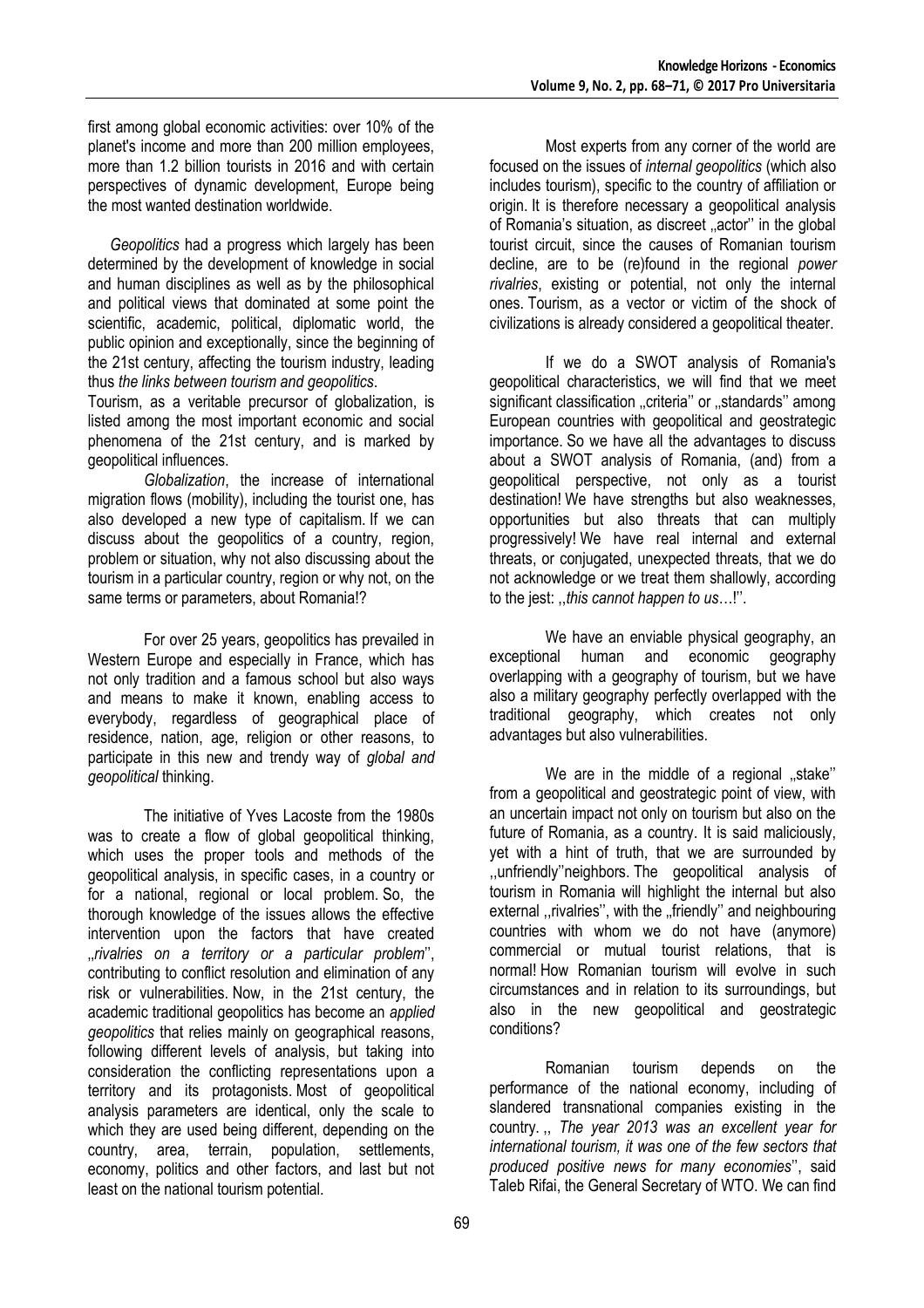methods and tools which allow the intervention of the supposed specialized factors and decision- makers in order to relaunch the national tourism as a priority branch of the national economy, top positioning in European tourism and as a factor of political stability in the region.

The *Geopolitics of Tourism* (in Romania), as a field of study for the first time, is trying to implement different views and visions on tourism in relation with the local / regional geopolitical background. So **how** tourism causes power rivalries on larger or smaller territories, what are the determining or influential factors, thus, we are attempting their explanation for different levels of perception.

*Geopolitical and security analyses* - contain necessary information about the situations and entities of a strategic, operational and tactics importance that can influence the tourist activity both for individuals and business environment. The advice through the geopolitical analysis includes, but is not limited to information and recommendations about the risks from a particular country or destination (identification of potential risks and their impact on tourism) but also suggestions for crisis management to ensure the business continuity in tourism and new skills for tourism professionals in order to provide the tourists' security.

It has also been found in recent years and reality confirms that with increasing risks and terrorist threats on tourism activities, it has decreased the interest in knowledge, prevention and training of personnel hired in this sector, regarding the security and safety of tourists. The ultimate goal would be to identify and present effective measures to detect vulnerabilities and to deal with potential risks, creating new skills in tourism. The resultant of the thorough study of geopolitics of tourism and the implementation of geopolitical analyses will determine the development of *safety standards specific to tourism* (at least minimum to the European level) to help eliminate the inherent vulnerabilities and risks on the progress of tourist activities in countries, regions and tourist destinations (unstable due to various reasons, at a given time) in order to increase the degree of security and safety of the individual - tourism consumer – , hotel operators and professionals accompanying tourists and also of the business environment. A safe environment for investments, personnel or infrastructure ensures the business success in tourism and a good image.

Geopolitical analyses can influence the decisions to expand the tourism activity in new markets, in the context in which tourism is participating for some time also to the world geopolitics of 21st century. Millions of tourists gathered by Internet through: charters, pocket guides,

smartphones, social networks, etc., are making the circuit of the world tourist destinations, setting in motion the whole world. Tourists coming from the middle class are those who support the worldwide tourism - they are considered rich in comparison to the living standard of the visited places - because they have the necessary material means. We are witnessing therefore a massive ,,provisional migration'', from north to south, organized and facilitated by the tourism industry, while the reverse migration seemed to be ... severely controlled! These macro-scale phenomena have many repercussions, they allow in a superficial manner to know foreign countries, to meet people, populations, behind the unknown incorrectly viewed, sometimes laughable, to discover other ways of life and other cultures.

Many countries from Africa and East and even from Europe still have civil wars or social unrest, they are out of the opening to the foreign tourists and present unforeseen risks for those who want to travel. And Western Europe has become increasingly uncertain due to terrorism. Beyond other risks pursuing the individual, accidentally caught in a local political ,, storm'', where no one pays attention to him, the responsibility of tour operators and of the state should be taken into account. So a lesson of geopolitics is strongly recommended, before choosing your destination!

### **CONCLUSION**

### But in fact, *what is or what should be (re)present truly the geopolitics of tourism*?

The geopolitics of tourism should be understood as a geopolitics of,, *macro-scale tourism of the middle class*'', which is fundamentally different from a classical geopolitical analysis. If we reduce tourism only to international macro-scale tourism of the middle class, we can deprive the rigour of the analysis on the issue of links between tourism and geopolitics, although the models of analysis are envisioned in an incentive way in specialized publications, or on different sites dedicated to this domain. Therefore, tourism is not only a leisure activity or a dynamic social phenomenon, but has become **an axis of credibility** and **a geopolitical stake** that cannot be underestimated.

Therefore, the analytical approach can be done on a variety of topics covering the most important tourist areas in the world, as a **geopolitical stake** (a term increasingly used), illustrating the importance of geopolitical analysis at all scales, on possible conflicts related to tourism, taking into account all forms of tourism, the types of behaviors and tourists involved in the